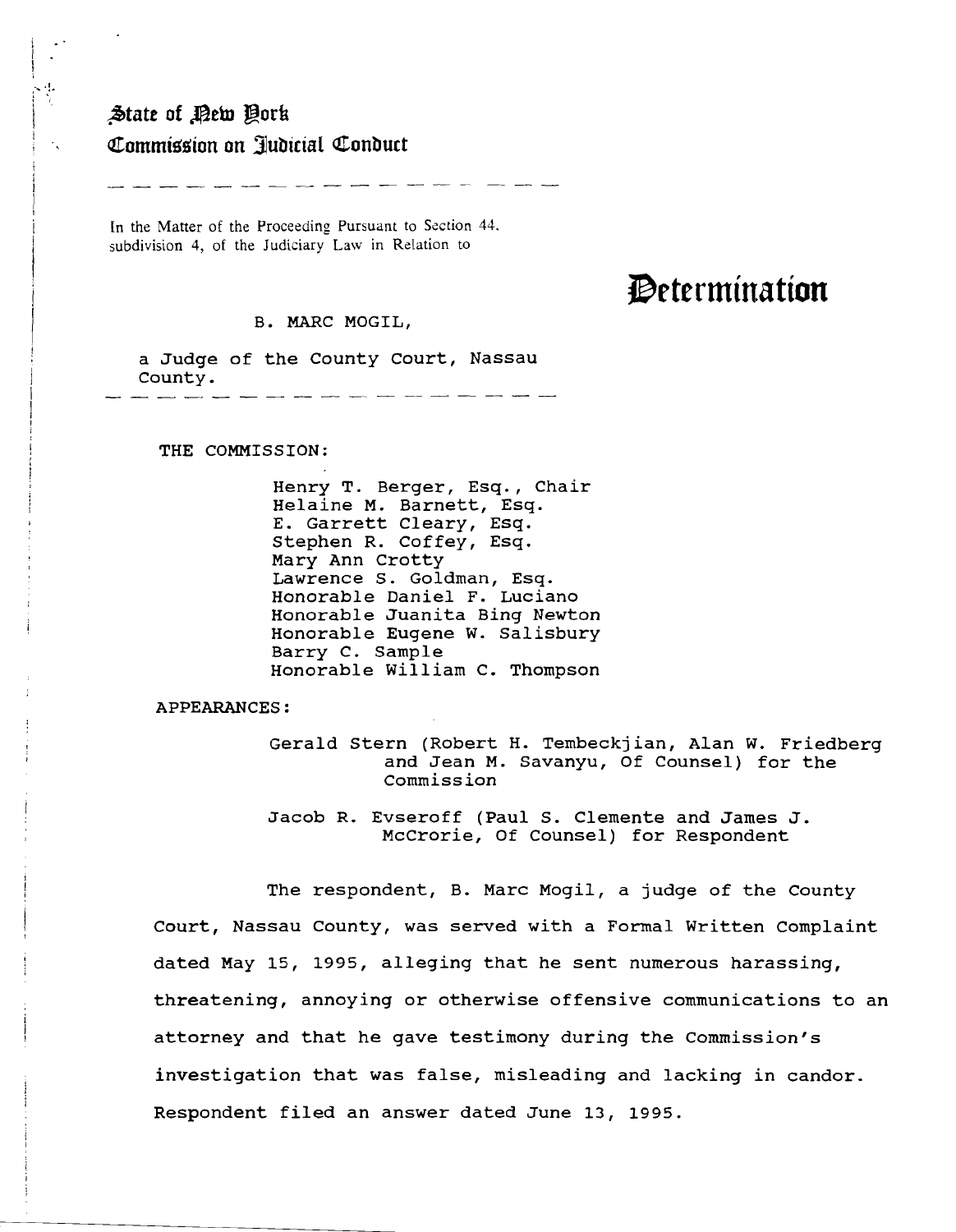By motion dated June 14, 1995, respondent moved to dismiss the Formal written Complaint. The administrator of the Commission opposed the motion by affirmation dated June 16, 1995. By determination and order dated June 30, 1995, the Commission denied the motion.

By order dated June 26, 1995, the Commission designated the Honorable Matthew J. Jasen as referee to hear and report proposed findings of fact and conclusions of law. By letter signed by respondent and his attorneys and dated September 1, 1995, respondent waived confidentiality in this proceeding. <sup>A</sup> pUblic hearing was held on September 11, 12, 13, 14, 15, 18, 19, 20, 21 and 22, 1995, and the referee filed his report with the Commission on December 15, 1995.

By motion dated December 15, 1995, the administrator moved to confirm the referee's report and for <sup>a</sup> determination that respondent be removed from office. Respondent opposed the motion on January 3, 1996. The administrator filed <sup>a</sup> reply dated January 4, 1996.

On January 11, 1996, the Commission heard oral argument in public session, at which respondent and his counsel appeared, and thereafter considered the record of the proceeding and made the following findings of fact.

 $\overline{2}$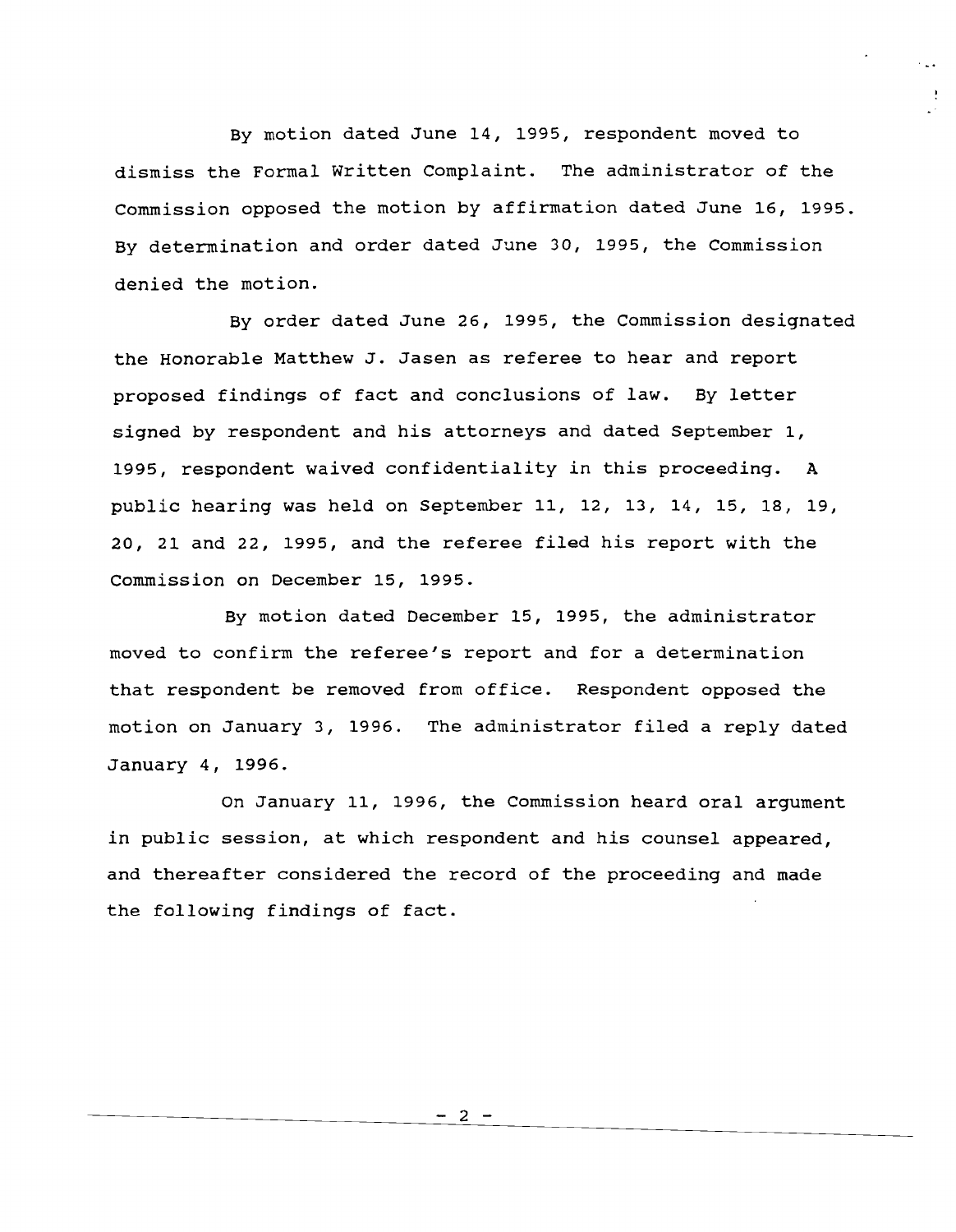As to Charge I of the Formal Written Complaint:

1. Respondent has been a judge of the Nassau County Court since January 1991. He was <sup>a</sup> judge of the District Court, Nassau County, from 1987 to 1990.

 $\mathfrak{t}$ 

2. Respondent and attorney Thomas F. Liotti have been critical of each other in an exchange of several pointed communications over various issues since 1991, including an invitation extended by Mr. Liotti to William Kunstler to address a meeting of the Criminal Courts Bar Association of Nassau County ("CCBA"). Respondent did not approve of this invitation.

3. Mr. Liotti became President of the CCBA for <sup>a</sup> one-year term in 1993 and 1994. During that time, respondent criticized Mr. Liotti's policies and practices as CCBA President and advised Mr. Liotti and others that he was suspending his participation in the CCBA during Mr. Liotti's term of office.

4. On December 6, 1993, Mr. Liotti sent <sup>a</sup> letter to respondent's administrative superiors, Supreme Court Justices Leo F. McGinity and Marie G. Santagata, in which he sharply criticized respondent's conduct and his mental and professional fitness to serve as <sup>a</sup> judge.

5. JUdge Santagata thereafter met with respondent and showed him <sup>a</sup> copy of the letter from which Mr. Liotti's name and letterhead were redacted. Nevertheless, respondent recognized the letter as being from Mr. Liotti.

- 3 -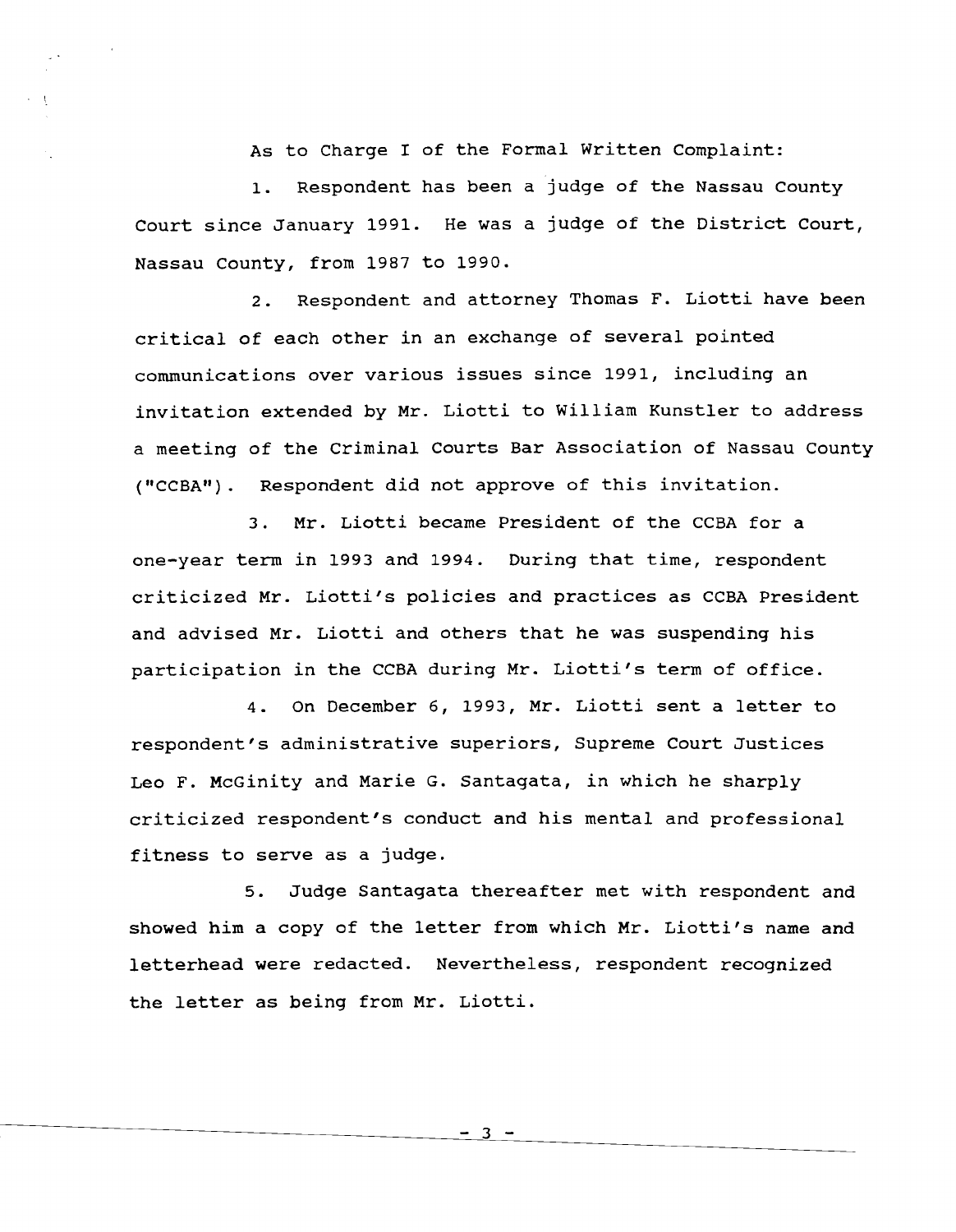6. On December 30, 1993, Mr. Liotti sent <sup>a</sup> second letter to Judges Santagata and MCGinity which criticized respondent and alluded to him as "dangerous."

7. On January 4, 1994, Mr. Liotti spoke at induction ceremonies for the newly elected jUdges of respondent's court. Between 300 and 500 people attended, including respondent. In a speech containing 13 points on how to avoid being a bad judge, Mr. Liotti, inter alia, criticized respondent, albeit without mentioning him by name, for outfitting his car with <sup>a</sup> "vanity" license plate reading "GUILTY."

8. About January 14, 1994, Mr. Liotti received an anonymous, one-page letter, signed by the "Wyatt Earp Association," which, inter alia, referred to Mr. Liotti as a "Donkey-turd" who thinks of himself as a "defense superstar," criticized Mr. Liotti for his recent induction speech, called him a "motor mouth," alleged certain personal and unprofessional activities by Mr. Liotti in Denver, called Mr. Liotti <sup>a</sup> "traffic court jerk" and <sup>a</sup> "LAUGHING-STOCK," referred to Mr. Liotti's "idiotic and laughable brickbat letters sent behind our backs," asked whether Mr. Liotti's family or Newsday or "disciplinary commissions" would like to learn about his "Bimbos and Feds and threats" in Denver, and warned Mr. Liotti that "People in glass houses should be VERY careful...."

9. On January 29, 1994, Mr. Liotti received an anonymous, two-page facsimile, the first page of which was written in German and, inter alia, referred to Mr. Liotti as a

 $- 4 -$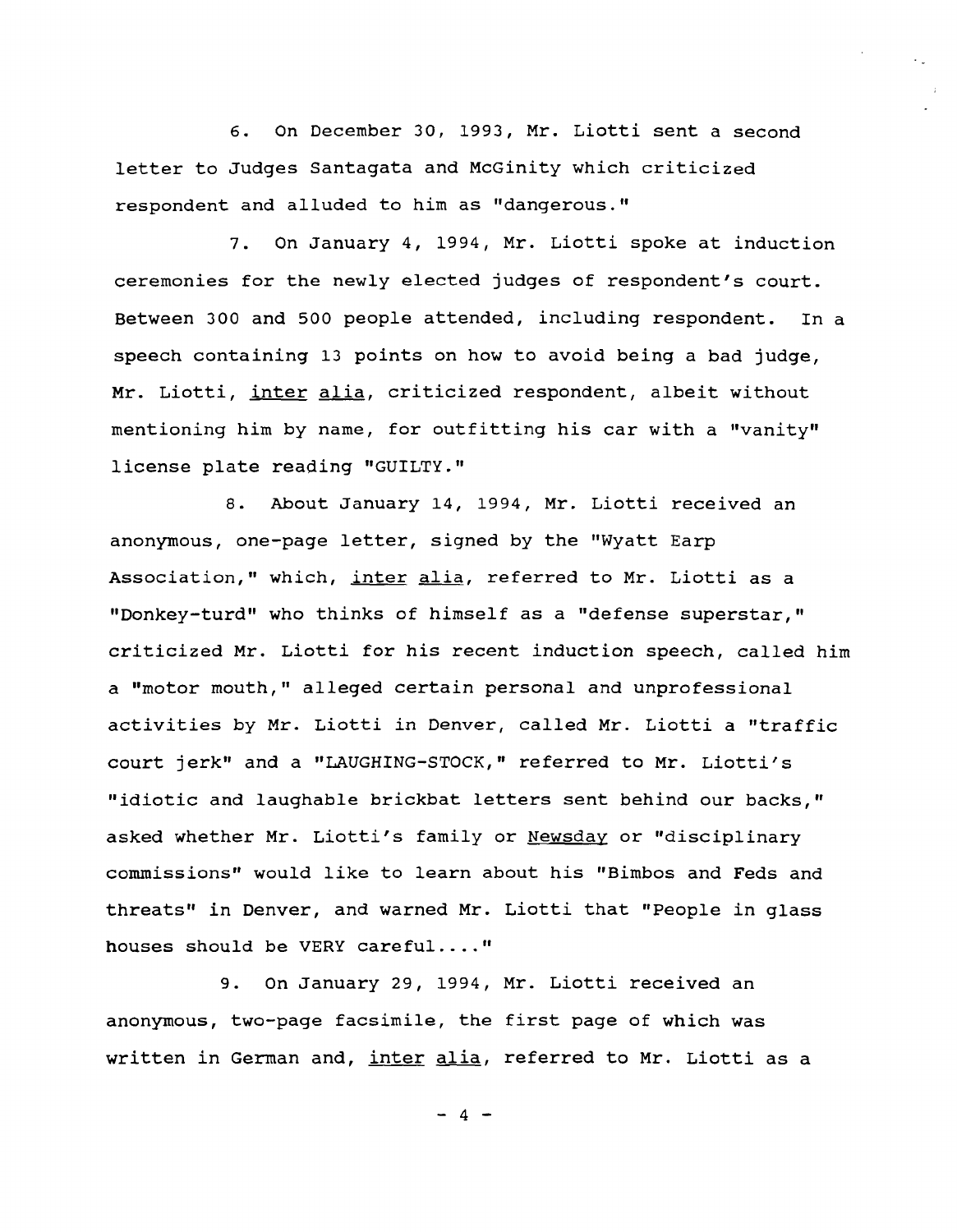"Motor-Mund," and the second page of which purported to be a "Certificate of Upgrade to Complete Asshole" signed by "Wyatt Earp." Respondent studied German in college.

10. On March 3, 1994, Mr. Liotti received an anonymous, one-page facsimile from "A Long Islander," which, inter alia, referred to Mr. Liotti's "mug" being in the newspaper "with your baby killer and translator," asked "How did the Newsday photographer KNOW exactly when to show up," asked whether it was because of <sup>a</sup> "LEAK" to the press, and asked whether "Trying your case in the press and getting yourself publicity" isn't "unethical."

11. About March 16, 1994, Mr. Liotti received an anonymous post-card, which contained a decal of a leprechaun and <sup>a</sup> telephone number belonging to the CIA. Respondent has directly or indirectly alluded to his purported ties to the U.S. intelligence community. He told Newsday that he may have been affiliated with U.S. intelligence: in <sup>a</sup> <sup>1993</sup> letter to court officers, he boasted that his previous "affiliation" with "federal agencies" qualified him to train court officers in antiterrorism, and he has alluded to once having been "a U.s. intelligence agent."

12. In mid-March 1994, Mr. Liotti received an envelope from an anonymous sender bearing a phone number belonging to the CIA and four decals of a leprechaun and containing three pills. The pills were Prozac, Diazepam (Valium)

 $-5 -$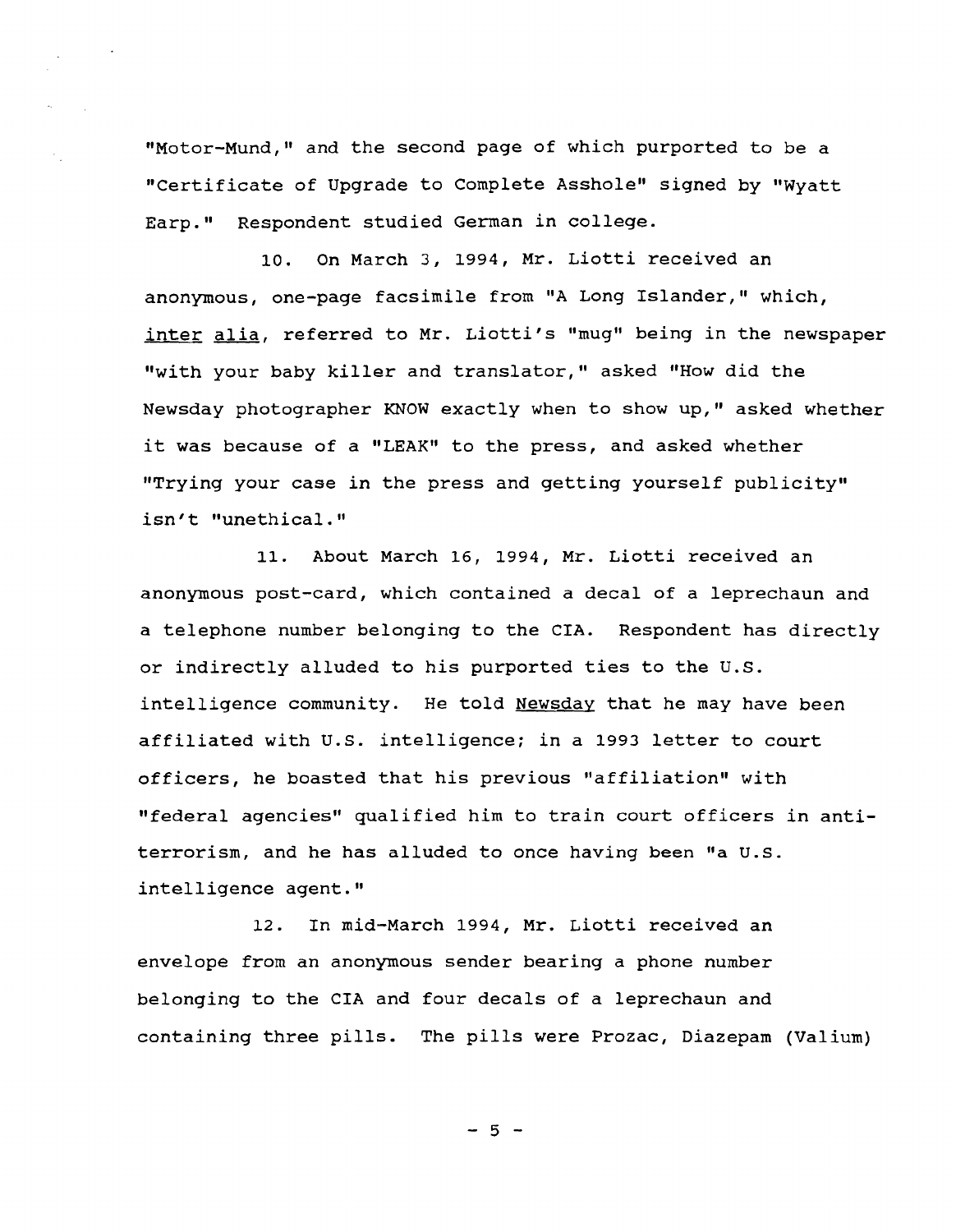and Anafranil. Respondent was at the time <sup>a</sup> daily prescription user of Prozac, and he has had a prescription for Valium.

13. About March 16, 1994, Mr. Liotti received an anonymous, one-page letter and an accompanying business card which stated, inter alia, "HAVE MOUTH, WILL TRAVEL," bore Mr. Liotti's name, and referred to him as "Superstar." The letter, inter alia, stated that the business card would be "in the hands of EVERY lawyer in Nassau County..." and said that the business card was produced in a " 'private' printshop in Virginia." CIA headquarters is located in Langley, Virginia.

14. About March 31, 1994, Mr. Liotti received an anonymous, one-page letter, which, inter alia, referred to a Newsday photo of Mr. Liotti with clients and stated, "DO YOU SEE HOW EASY IT IS TO DISAPPEAR FROM THE FACE OF THE EARTH, TOMMY BOY?"

15. On May 2, 1994, Mr. Liotti received an anonymous, one-page facsimile from "W.E. Assn," which, inter alia, referred to Mr. Liotti as <sup>a</sup> "PUTZ" and to his "call" for assistance from the FBI, "Sniff dogs" and others. The fax also included decallike representations of the American flag and <sup>a</sup> cartoon character known as the "Tasmanian Devil."

16. On June 16, 1994, respondent signed and sent to Mr. Liotti <sup>a</sup> one-page RSVP for the bar association's annual golf outing and dinner event. The facsimile included handwritten comments by respondent, including: "I wouldn't miss this night for the world!" The fax also included identical representations

 $-6$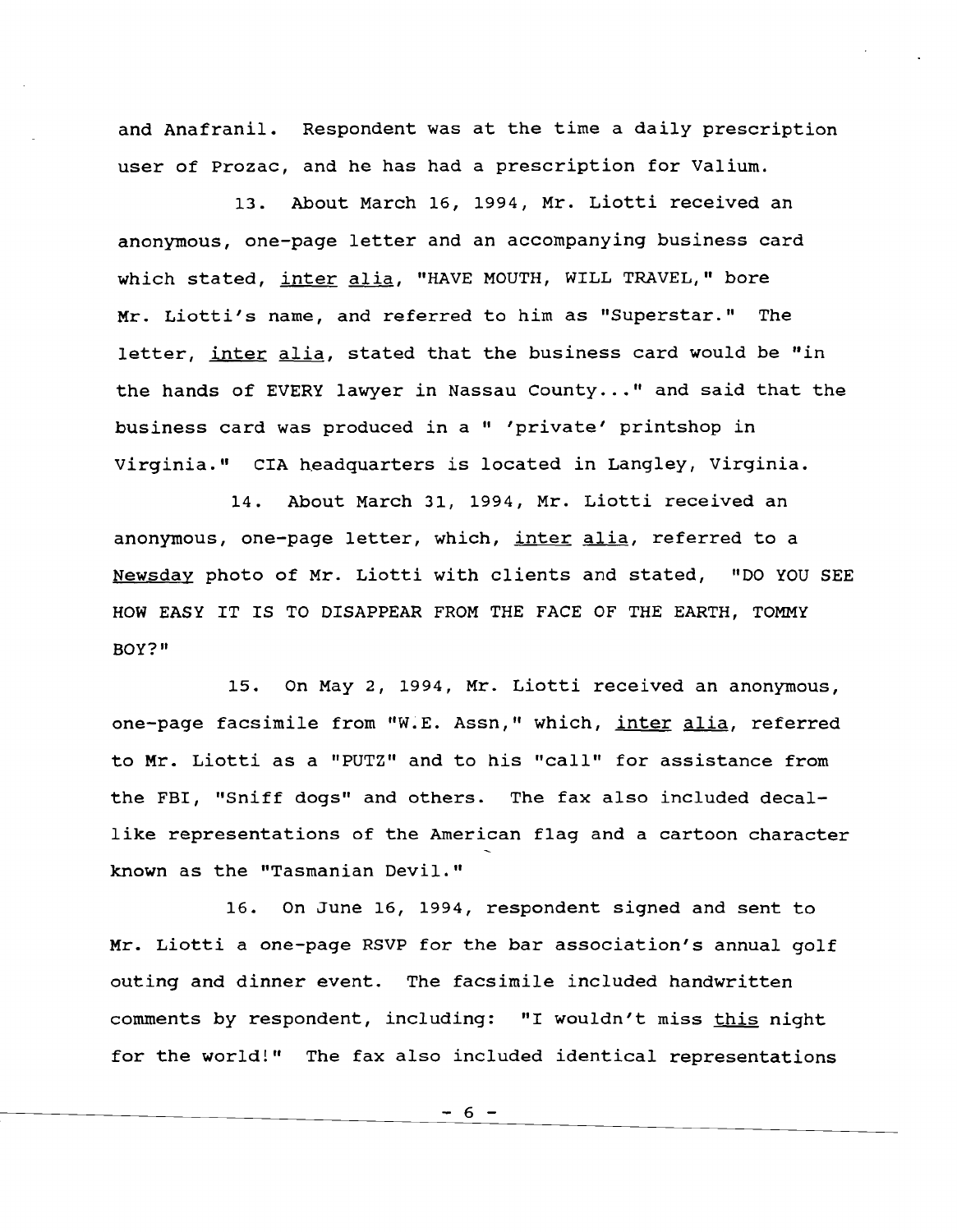of the American flag and Tasmanian Devil as appear on the anonymous fax of May 2, 1994.

 $\mathbb{R}^4$ 

 $\mathbb{R}^2$ 

17. On June 23, 1994, at the bar association's annual dinner, respondent made available for distribution 50 copies of <sup>a</sup> four-page statement which he had drafted and typed himself on court stationery, entitled "13 SUGGESTIONS FOR 'CONFRONTATIONAL' OR INTENTIONALLY OFFENSIVE CRIMINAL DEFENSE ATTORNEYS." The document was interpreted by several readers, including Mr. Liotti, as containing numerous, indirect criticisms of Mr. Liotti. Respondent's statement bore decal-like representations of the American flag on each page. It discussed "leaks" by attorneys who play to the press. The "13 suggestions" referred to lawyers who are "nihilistic" and "[n]arcissists" and consider themselves as "superstar[s]." The statement threatened lawyers against "grossly contrived complaints" against the judiciary. It referred to "19th Century Tombstone, Arizona," the F.B.I and an "official who may to your surprise have once been <sup>a</sup> U.S. intelligence agent." Respondent denigrated village courts and suggested that their justices are lower on the "food chain" than other judges. His statement alluded to "medications." Among the "13 Suggestions" was one which warned against "antics" in "Montana," a reference which respondent acknowledges was "inspired in part" by remarks that he had heard concerning Mr. Liotti's behavior in Denver.

18. On June 24, 1994, respondent sent to Mr. Liotti <sup>a</sup> two-page facsimile which, inter alia, contained an ad for the movie "Wyatt Earp," a handwritten message signed by respondent

 $- 7 -$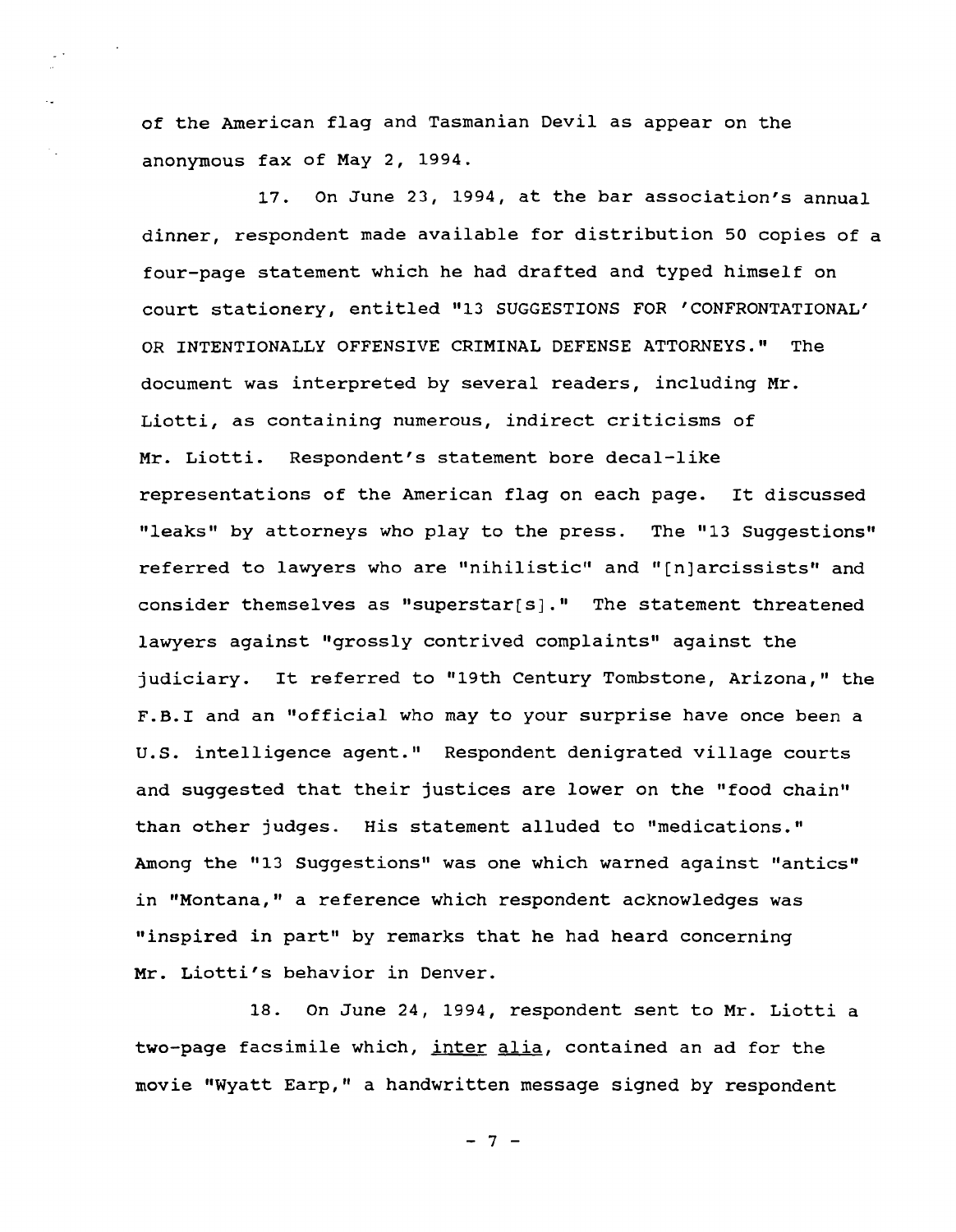which states that "Earp was <sup>a</sup> real character who never let up until someone coming after him was FINISHED," and <sup>a</sup> printed message stating "DON'T SAY I DIDN'T WARN YOU..." on top of the ad.

 $\cdot$  .

19. On August 18, 1994, Mr. Liotti received an anonymous, one-page facsimile from the "Wyatt Earp Assn." which, inter alia, claimed credit for distributing the mock business card at the June <sup>23</sup> bar association event, stated that the card was printed "at our Langley HQ" and asserted that Mr. Liotti is still <sup>a</sup> "vociferous letter writer, and attacker of the innocent." The fax also contains an identical depiction of the Tasmanian Devil as appears on the anonymous fax of May 2, 1994, and on respondent's June 16 RSVP.

20. In September 1994, Mr. Liotti received an anonymous, one-page facsimile, which purports to be "THE LIOTTI GAZETTE" and, inter alia, contains mock articles about Mr. Liotti being "investigated" for child abuse and under inquiry by the IRS in connection with his trip to Denver.

21. Also in September 1994, Mr. Liotti received an envelope from an anonymous sender containing a document with a street map of Garden City with an "X" marking the spot where Mr. Liotti's office is located and <sup>a</sup> street map of Westbury with <sup>a</sup> circle marking the spot where Mr. Liotti's home is located. The stamps on the envelope had not been cancelled by the post office.

22. There are numerous similarities in language, tone, style and references between the anonymous communications and

 $- 8 -$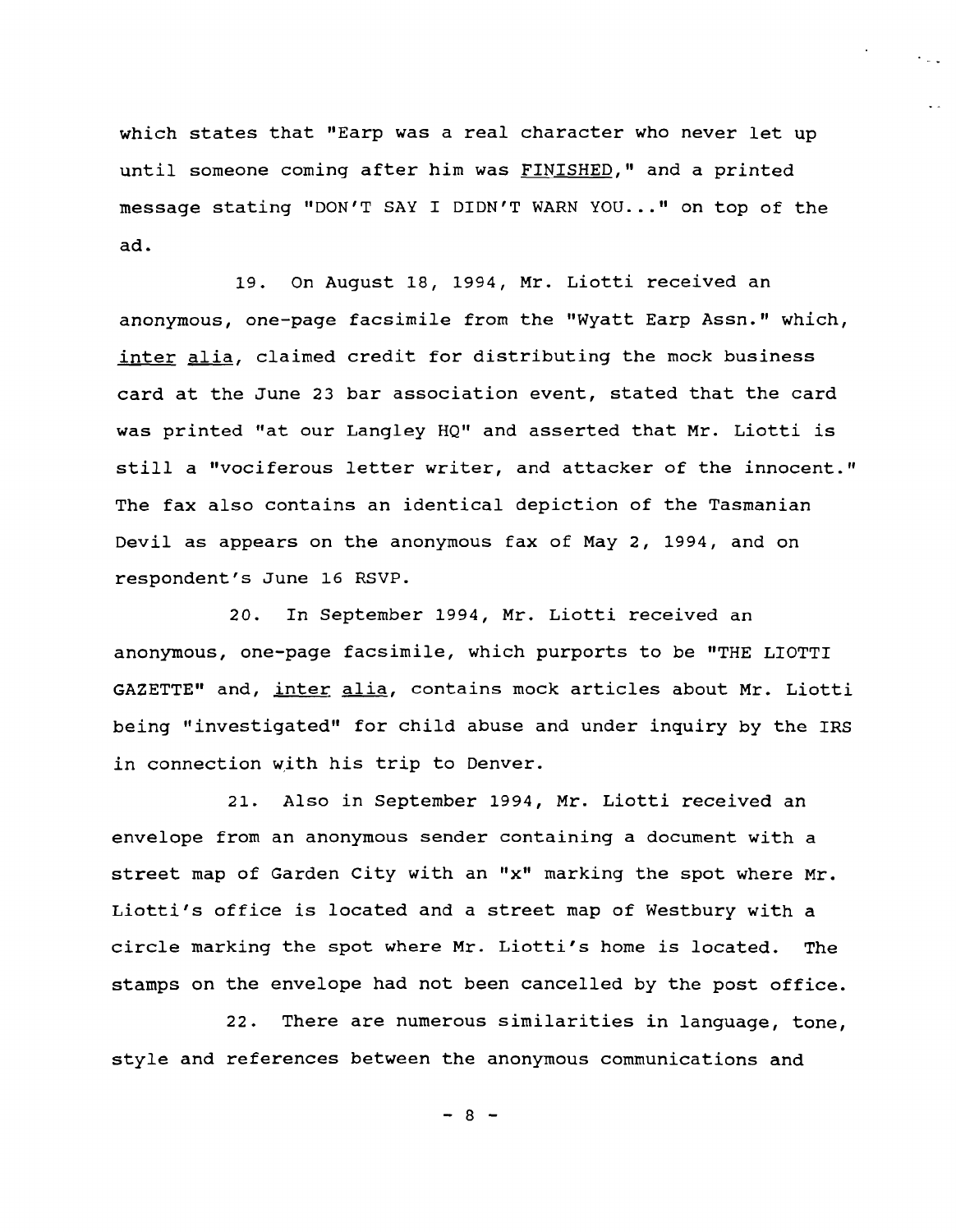respondent's speech to the bar association and the communications that he acknowledges sending on June 16 and 24, 1994. These, as well as the other factors and circumstances of this case, lead the commission to find that respondent sent the anonymous communications to Mr. Liotti.

As to Charge II of the Formal Written Complaint:

23. The document that respondent distributed at the June 23, 1994, CCBA event was written on his jUdicial stationery, identified him as a County Court judge, was printed on multicolored paper and had an American flag decal affixed to the top of each page.

24. Respondent's statement called the "Victim Rage" defense "quixotic, obtuse and moronic," notwithstanding that he knew that it was <sup>a</sup> strategy being considered by the defense in People v Colin Ferguson, a highly publicized case then pending before another judge of respondent's court.

25. Respondent warned attorneys about the consequences of making complaints against or otherwise offending judges. He stated, for example, that it is "axiomatic that one never...writes paranoid or grossly contrived complaints about or

 $-9 -$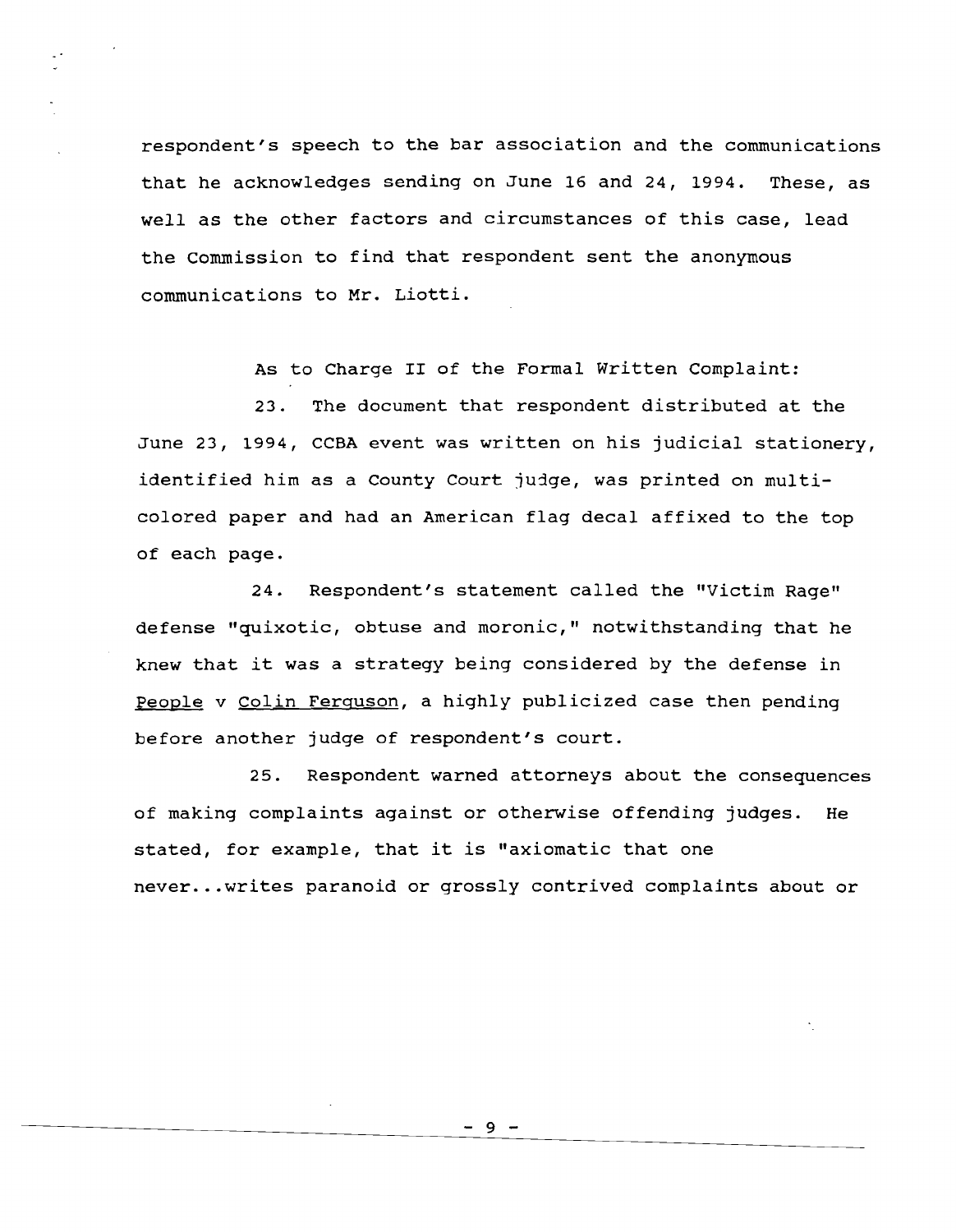against a colleague, adversary or judge." Respondent further warned complaining attorneys:

٠.,

a) that their "target" will find out, "despite your desire to remain anonymous;" they " $will$  be identified"; and,</u>

b) to "remember" that "swords have two blades, and every action has an equal and opposite reaction."

26. Respondent's statement declared that making an unfounded complaint against <sup>a</sup> judge would provoke 'retaliation by the judge's colleagues, who would be "galvanize $[d] \ldots$  against you..." "Risking professional problems will be the least of your possible difficulties.... " Respondent underscored this point by describing "Mogil's Law": if your "first figurative blow" does not "put the person 'down for the count'... you've had it!"

27. Respondent's statement said that an "offended official" could "find out more about you than your mother knows," and he threatened to raise embarrassing questions about lawyers who offend public officials:

a) "Is there anything in your background that you would prefer your colleagues or loved ones not know?";

b) "How are your tax returns for the last several years?";

c) "Are you taking any medications you would prefer remain a private matter?"; and,

d) "Would you like to see every item charged for the last 10 years on your credit cards scrutinized by the Feds?"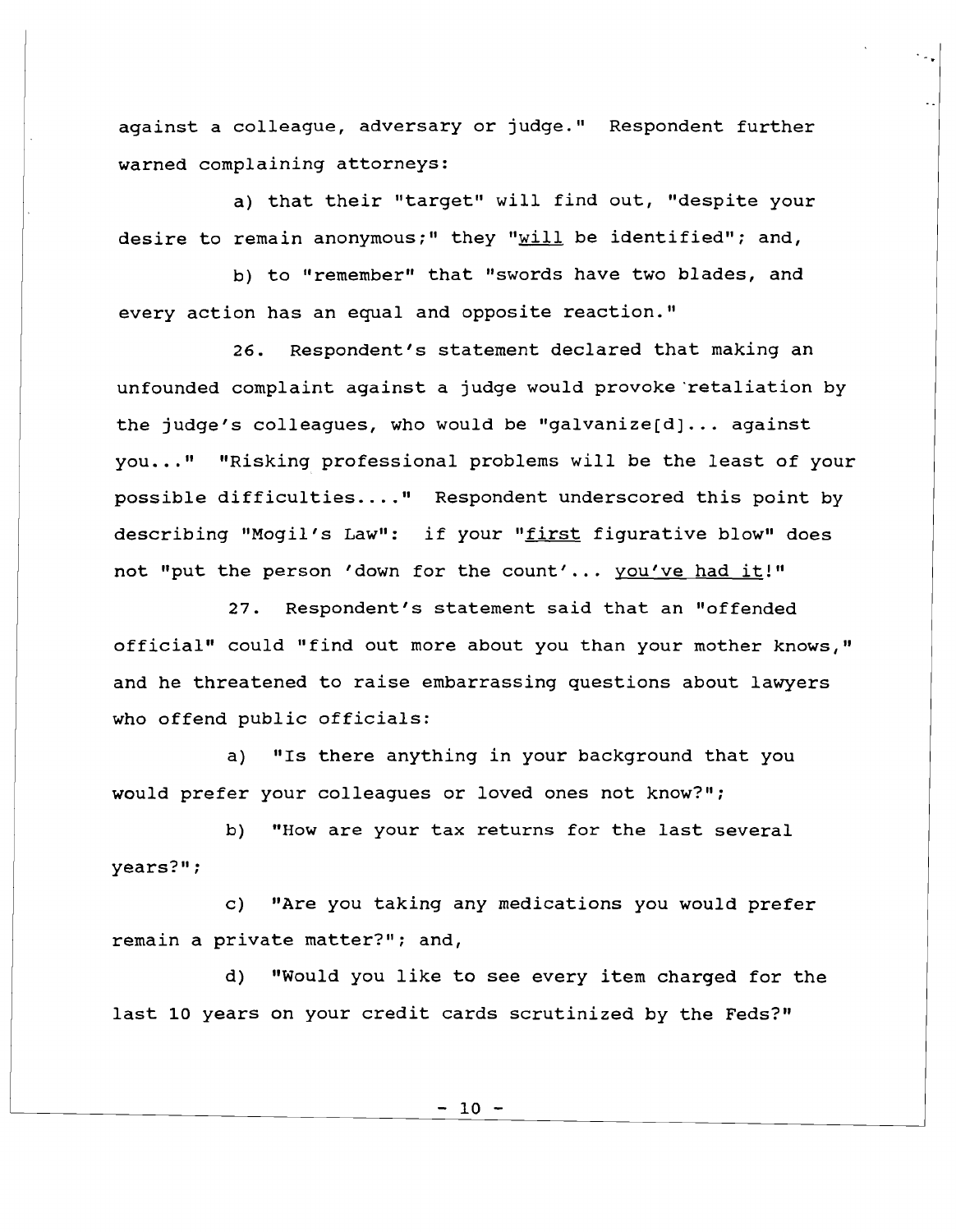28. Respondent threatened complaining lawyers with exposure in The New York Times for extra-marital liaisons, "alcoholic over-indulgences" and other behavior. He also warned lawyers that making <sup>a</sup> complaint may "unwittingly trigger the wheels of a deadly serious defensive scenario."

 $\frac{1}{2}$ 

29. Respondent's statement called some lawyers "sociopathic," "traitorous" and "[n]arcissists," and it called cases adjudicated in village courts "trivial." Mr. Liotti is <sup>a</sup> part-time village justice.

As to Charge III of the Formal written Complaint:

30. On April 22, 1994, respondent opened an account with America Online, through which he sends and receives messages electronically ("e-mail"), via <sup>a</sup> modem in his personal computer. The "screen name" that he uses for his e-mail messages is "JUDGEMOJO." In order to access his account, he must use, not only his screen name, but <sup>a</sup> self-selected secret password; the password is typed but is not visible on the computer screen. The only person to whom respondent ever confided his password was his secretary, Patricia Riehl, who never used it and never revealed it to anyone.

31. On September 16, 1994, at 10:59 A.M. Eastern Daylight Time, respondent sent an e-mail message from "JUDGEMOJO" of America Online to President Clinton, and it was received on the white House e-mail system. The body of the message specifically stated that the sender was "Judge B. Marc Mogil" of

- 11 -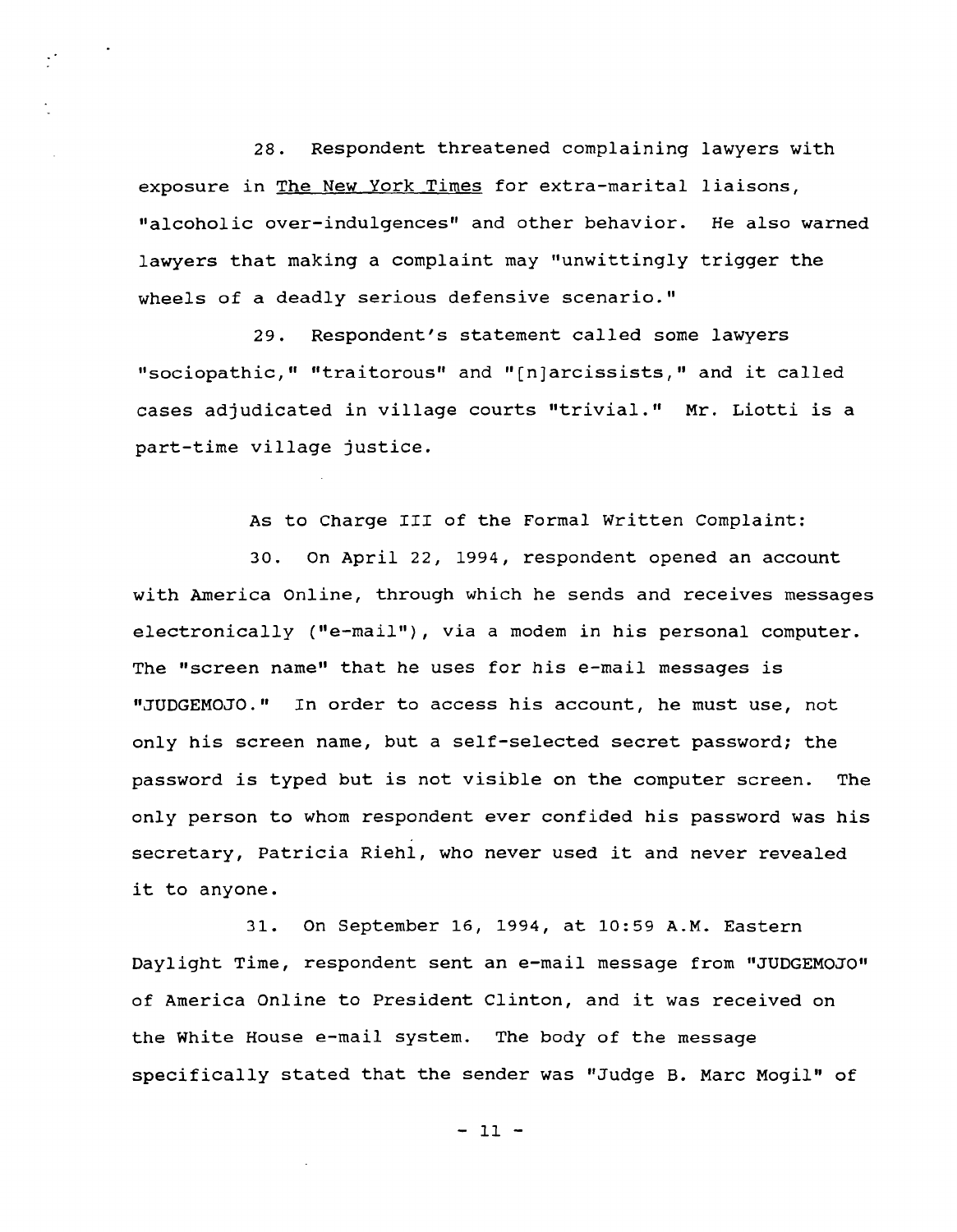Great Neck. Respondent was "logged on" to the American Online email system at the time that the message to the White House was sent and received. The text of the message contained critical comments about President Clinton and his policy toward Haiti. In response, the White House sent an acknowledgment letter to respondent, with the President's signature, on October 3, 1994.

 $\ddotsc$ 

32. In the second week of October 1994, respondent gave the White House letter to Nassau County Police Detective Robert Tedesco and claimed that he had never communicated with the President on any subject. Respondent said someone had communicated to the White House in his name, and he specifically mentioned Thomas Liotti as <sup>a</sup> possibility.

33. In <sup>a</sup> letter to staff counsel on November 8, 1994, respondent falsely stated that he had not communicated with the white House and that someone else had done so fraudulently in his name.

As to Charge IV of the Formal Written Complaint:

34. On January 24, 1995, respondent gave testimony in the course of the Commission's investigation of this matter. Respondent falsely testified that:

a) he never communicated in any manner with President Clinton or the White House on any subject;

b) he did not send President Clinton an e-mail  $message;$ 

c) he did not know how the White House came to have his name and home address:

 $- 12 -$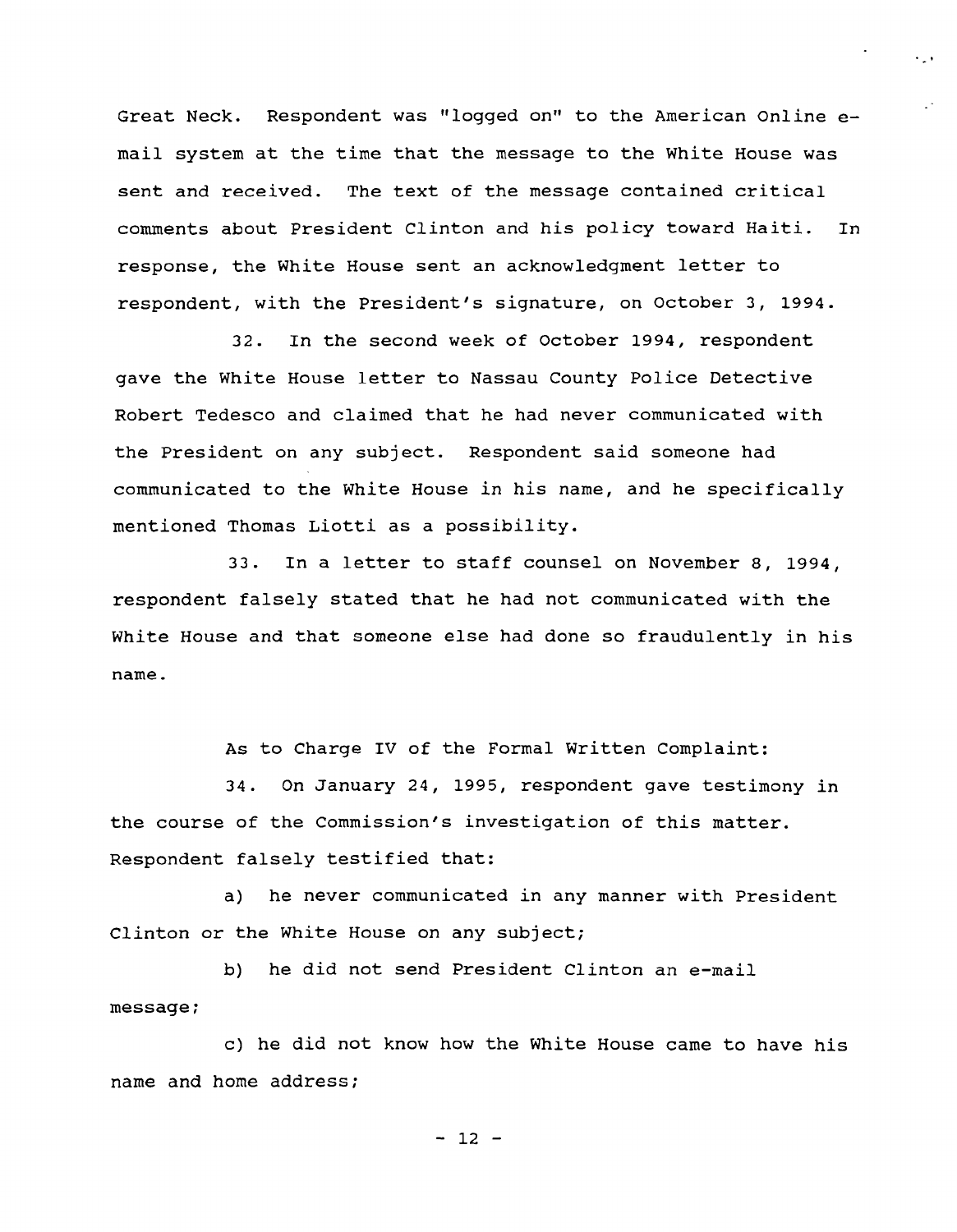d) he did not know why President Clinton sent him the letter: and.

e) some other person sent a communication in his name to the President.

As to Charge V of the Formal Written Complaint:

35. On June 24, 1994, respondent sent a two-page facsimile to Mr. Liotti's office containing <sup>a</sup> handwritten message and a movie ad about Wyatt Earp. The fax was addressed to respondent's forner secretary, Bonnie Nohs, who was then working in Federal District Court in Brooklyn. Ms. Nohs had never been employed by Mr. Liotti, nor had she ever received faxes or other communications via Mr. Liotti's office. Respondent and his secretary knew where Ms. Nohs was working, and, on previous occasions, respondent had faxed documents to Ms. Nohs at her own fax number. Respondent had never before sent any communications to Ms. Nohs in care of Mr. Liotti's office.

36. On January 24, 1995, during the Commission's investigation of the matters herein, respondent falsely testified that:

a) at the bar association event on June 23, 1994, Ms. Nohs asked him for <sup>a</sup> movie recommendation and said that her husband liked westerns, to which respondent replied by mentioning the movies "Wyatt Earp" and "Tombstone";

 $-13 -$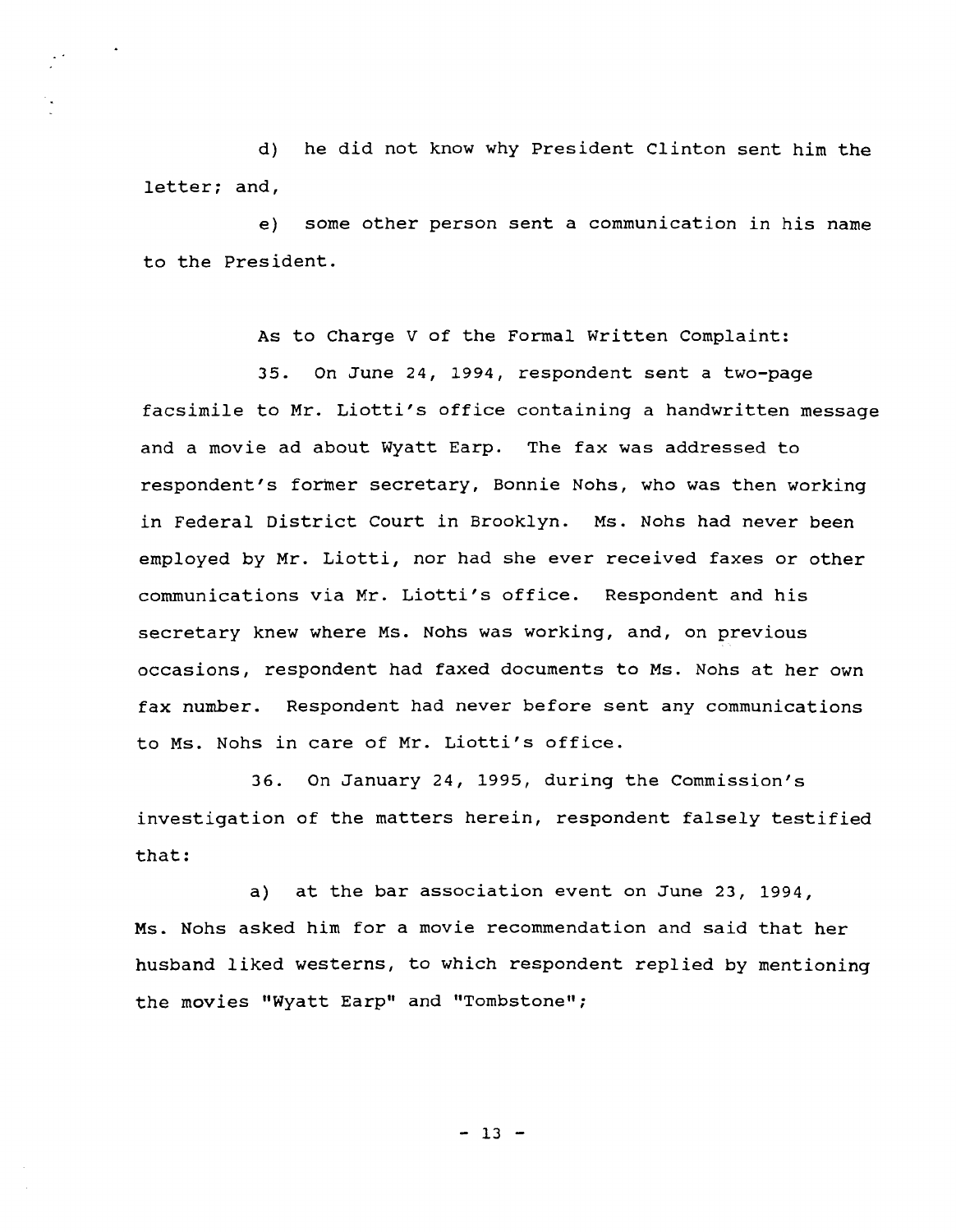b) respondent told her at the bar association event that he would fax her information the next day about the particular movie that he was recommending;

c) respondent sent the two-page fax to Mr. Liotti's office because he expected Mr. Liotti to forward the document to Ms. Nohs, notwithstanding the absence of any cover memo or request for such <sup>a</sup> referral from respondent to Mr. Liotti;

d) he did not add the words "DON'T SAY I DIDN'T WARN YOU..." above the movie ad;

e) he wrote the words, "I've heard Earp was a real character who never let up until someone coming after him was FINISHED", not as a message to Liotti, but to Bonnie Nohs;

f) he had his secretary look up Mr. Liotti's fax number and send the fax to Mr. Liotti's office because he and his secretary were so busy with a homicide trial before a jury that day that they did not have the time to look up Ms. Nohs's fax number; respondent's official court calendar shows that no jury trial was scheduled for June 24, 1994, that all six cases on his docket for the day were adjourned and that no cases of any type were heard; and,

g) the ad and the message were not intended for Mr. Liotti and respondent did not intend for Mr. Liotti to see or know about the fax.

- 14 -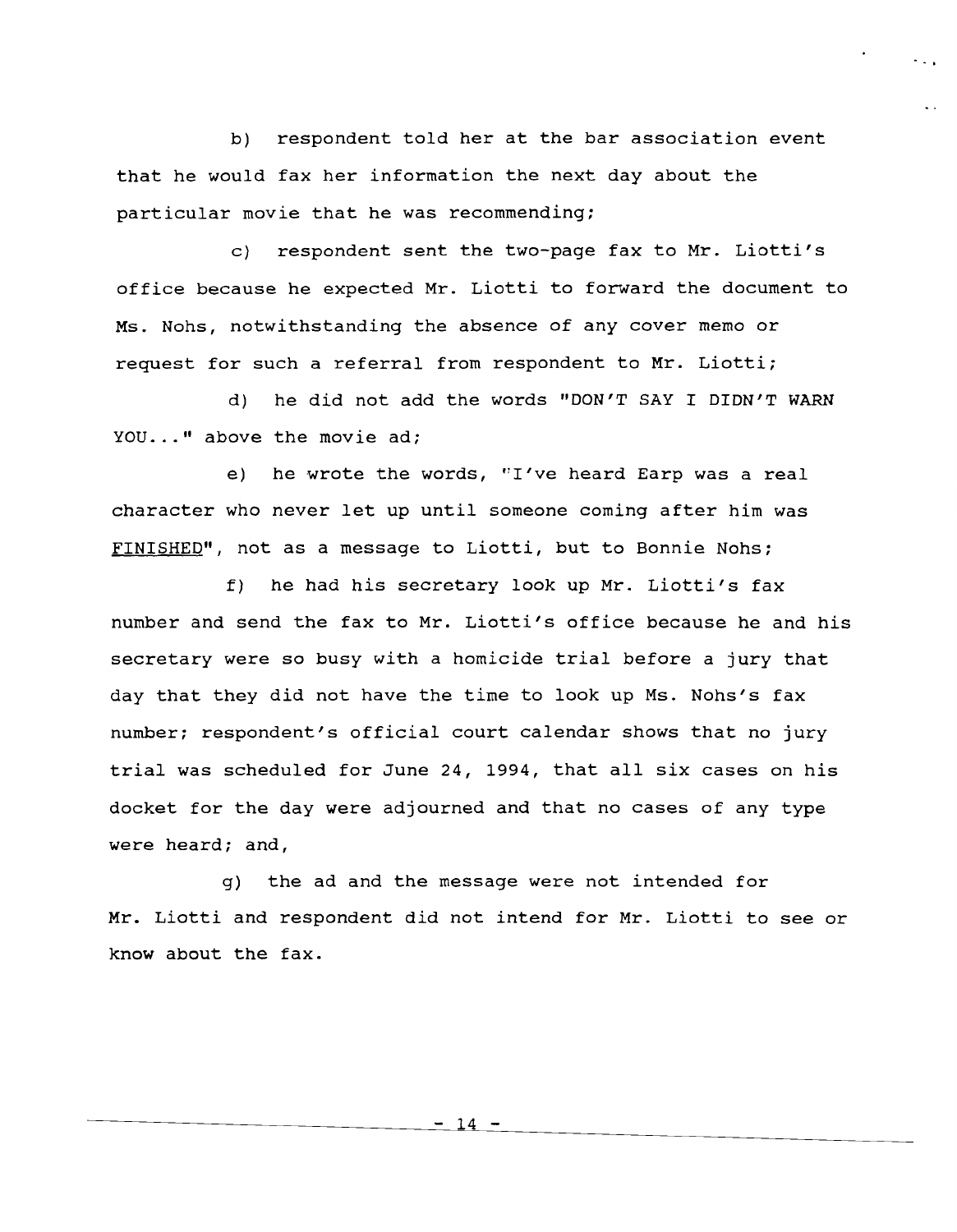As to Charge VI of the Formal Written Complaint: 37. The charge is not sustained and is, therefore, dismissed.

As to Charge VII of the Formal Written Complaint: 38. The charge is not sustained and is, therefore, dismissed.

As to Charge VIII of the Formal written Complaint:

39. During the Commission's investigation of this matter, respondent falsely testified on January 24, 1995, that Mr. Liotti was the only person other than his doctor and his family who knew that respondent was taking the drug Prozac.

40. Respondent testified that:

a) in June or July 1993, he caught Mr. Liotti in chambers, alone, standing next to the full flight suit which respondent keeps hanging in chambers;

b) Mr. Liotti had unzipped the top of the flight suit to uncover <sup>a</sup> medical alert tag which respondent kept tucked inside the flight suit; and,

c) Mr. Liotti was reading the tag, which indicated that respondent used Prozac.

41. Respondent produced <sup>a</sup> tag at his investigative appearance which he said was the tag, bearing the word "Prozac," which Mr. Liotti had seen in June or July 1993. However, Prozac was not prescribed for respondent until June 26, 1993; he did not

- 15 -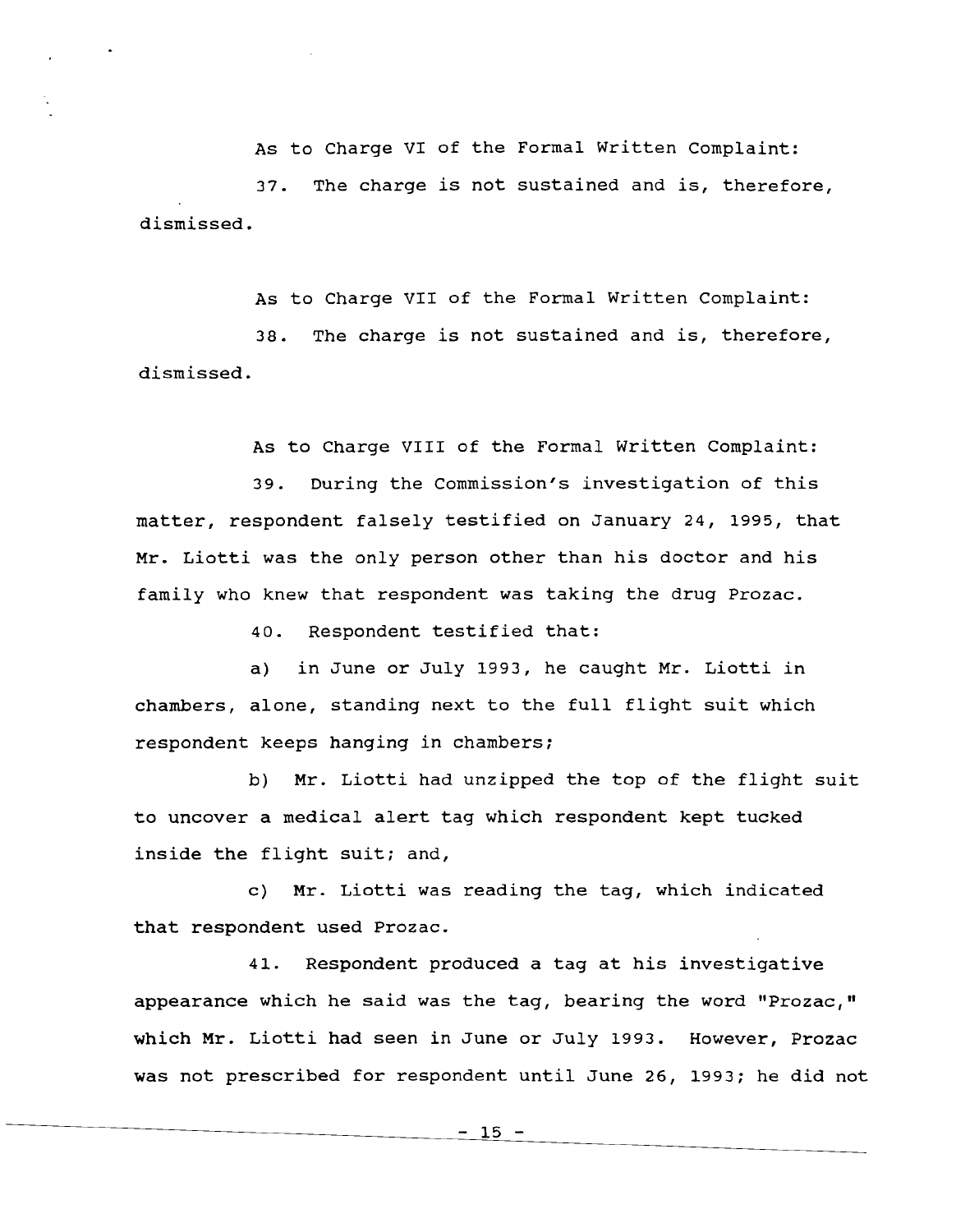order the tag until July 20, 1994, and he did not receive it  $\boxed{\mathtt{claimed}$  that Mr. Liotti had seen it. luntil september 1994, more than <sup>a</sup> year after he originally

42. At the hearing before the referee, respondent testified that it was not the tag that he had previously produced, but an earlier tag, that Mr. Liotti had seen. Respondent had been issued <sup>a</sup> medical alert tag by the same company in 1991, but respondent was not taking Prozac in 1991.

43. Mr. Liotti did not examine respondent's flight suit in June or July 1993, did not read his medical alert tag and did not know the medications that respondent was taking.

Upon the foregoing findings of fact, the Commission concludes as <sup>a</sup> matter of law that respondent violated the Rules Governing Judicial Conduct, 22 NYCRR 100.1, 100.2(a) and  $100.3(a)$  (6), and Canons 1, 2A and  $3A(6)$  of the Code of Judicial Conduct. Charges I, II, III, IV, <sup>V</sup> and VIII of the Formal written Complaint are sustained insofar as they are consistent with the findings herein, and respondent's misconduct is established. Charges VI and VII are dismissed.

The evidence clearly demonstrates that respondent engaged in a vituperative campaign against a lawyer with whom he

<sup>·</sup>The Formal written Complaint erroneously refers to Section  $100.3(b)$  (6) and Canon  $3B(6)$ . These are apparently typographical errors. The charges are hereby amended to reflect the The charges are hereby amended to reflect the appropriate sections.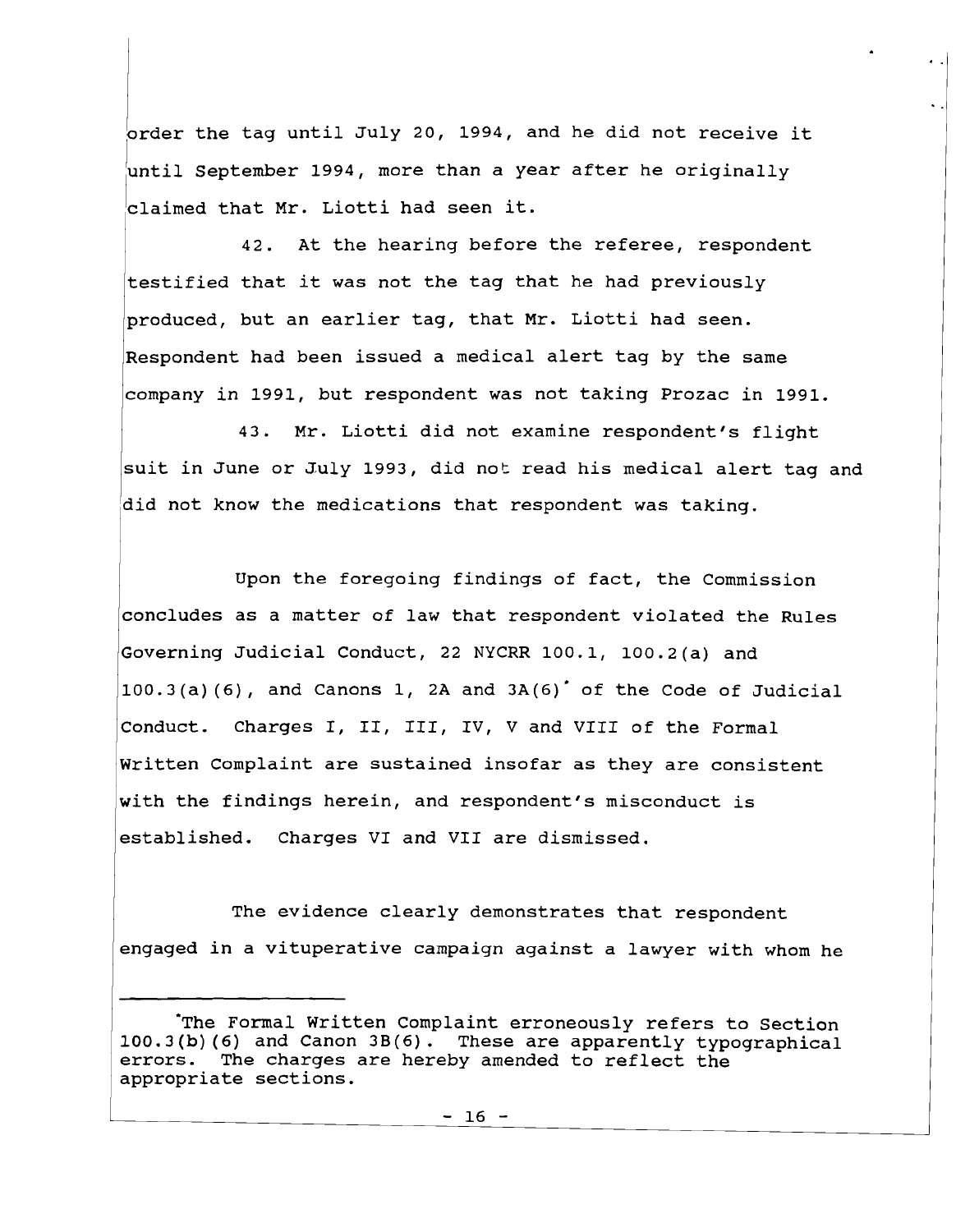had a personal feud by sending numerous harassing, threatening and disparaging anonymous communications to the lawyer and disseminating widely a speech in which he impliedly disparaged the attorney. Such disreputable conduct demeans the judiciary as a whole and impairs public confidence in respondent's integrity and jUdgment. His extensive fabrications in testimony before this Commission further demonstrate that he is not fit to be <sup>a</sup> judge.

 $\frac{1}{\sqrt{2\pi}}\sum_{i=1}^{n-1} \frac{1}{\sqrt{2\pi}}\left(\frac{1}{\sqrt{2\pi}}\right)^2$ 

On and off the bench, jUdges are held to "higher standards of conduct than members of the public at large and [] relatively slight improprieties subject the judiciary as <sup>a</sup> whole to public criticism and rebuke." (Matter of Aldrich v State Commission on Judicial Conduct, 58 NY2d 279, 283). Respondent's pernicious attacks on Mr. Liotti--whatever the provocation--were offensive, hateful and intimidating. His behavior fell well below that expected of any citizen; coming from <sup>a</sup> judge, it was inexcusable.

JUdges have been sanctioned for abusive and threatening remarks and actions off the bench (see, Matter of Kuehnel v State commission on Judicial Conduct, 49 NY2d 465), including those directed at attorneys (see, Matter of Mahar, 1983 Ann Report of NY Commn on Jud Conduct, at 139; Matter of Hopeck, 1981 Ann Report of NY Commn on Jud Conduct, at 133) and others (see, Matter of smith, 1995 Ann Report of NY Commn on Jud Conduct, at 137; Matter of Gloss, 1994 Ann Report of NY Commn on Jud Conduct, at 67).

 $-17 -$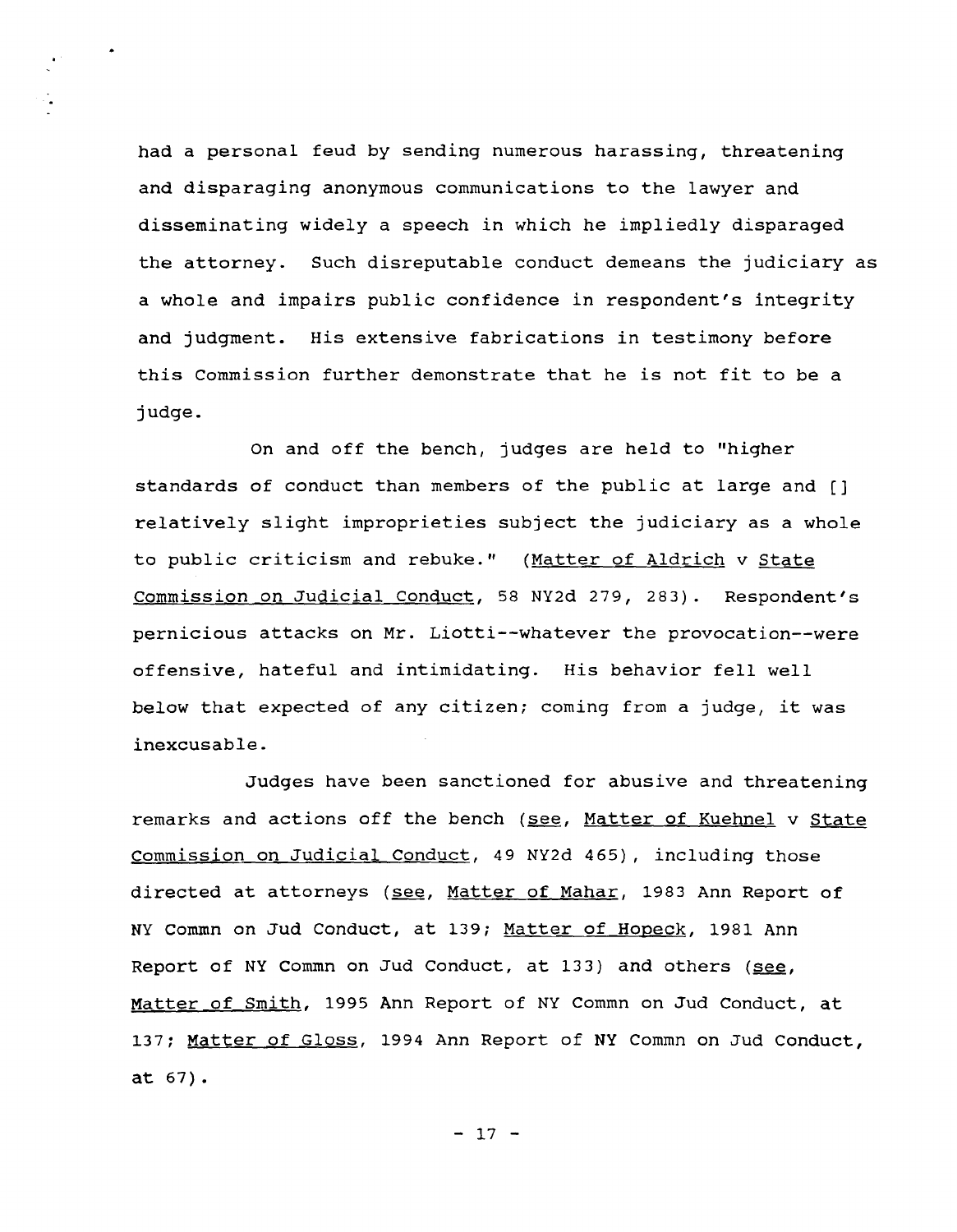Respondent's pUblic dissemination of the 13 points criticizing the criminal defense bar compromised his impartiality. (See, Paragraphs 25-29, supra). He publicly criticized <sup>a</sup> defense being raised in <sup>a</sup> pending proceeding before his court (see, Rules Governing Judicial Conduct, 22 NYCRR *100.3[a][6]i* Matter of Fromer, 1985 Ann Report of NY Commn on Jud Conduct, at 135) and graphically threatened attorneys against bringing complaints against judges (see, Matter of SUllivan, 1984 Ann Report of NY Commn on Jud Conduct, at 152, 156).

· ..

Furthermore, respondent's false report to a police official and the series of elaborate untruths that he advanced during the investigation of this matter constitute serious misconduct. Such deception "is antithetical to the role of <sup>a</sup> Judge who is sworn to uphold the law and seek the truth." (Matter of Myers v State Commission on Judicial Conduct, 67 NY2d 550, 554).

Our review of the record of this proceeding, consisting of 77 exhibits and 1,651 pages of testimony from 42 witnesses, including character witnesses called on respondent's behalf, during <sup>a</sup> ten-day hearing, convinces us that respondent's misconduct was established by a preponderance of the evidence (see, Commission's Operating Procedures and Rules, 22 NYCRR *7000.6[i]i* Matter of Seiffert <sup>v</sup> State Commission on Judicial Conduct, 65 NY2d 278, 279-80). Among the reasons for this conclusion are the striking and numerous similarities in language, tone, style and references between the anonymous

- 18 -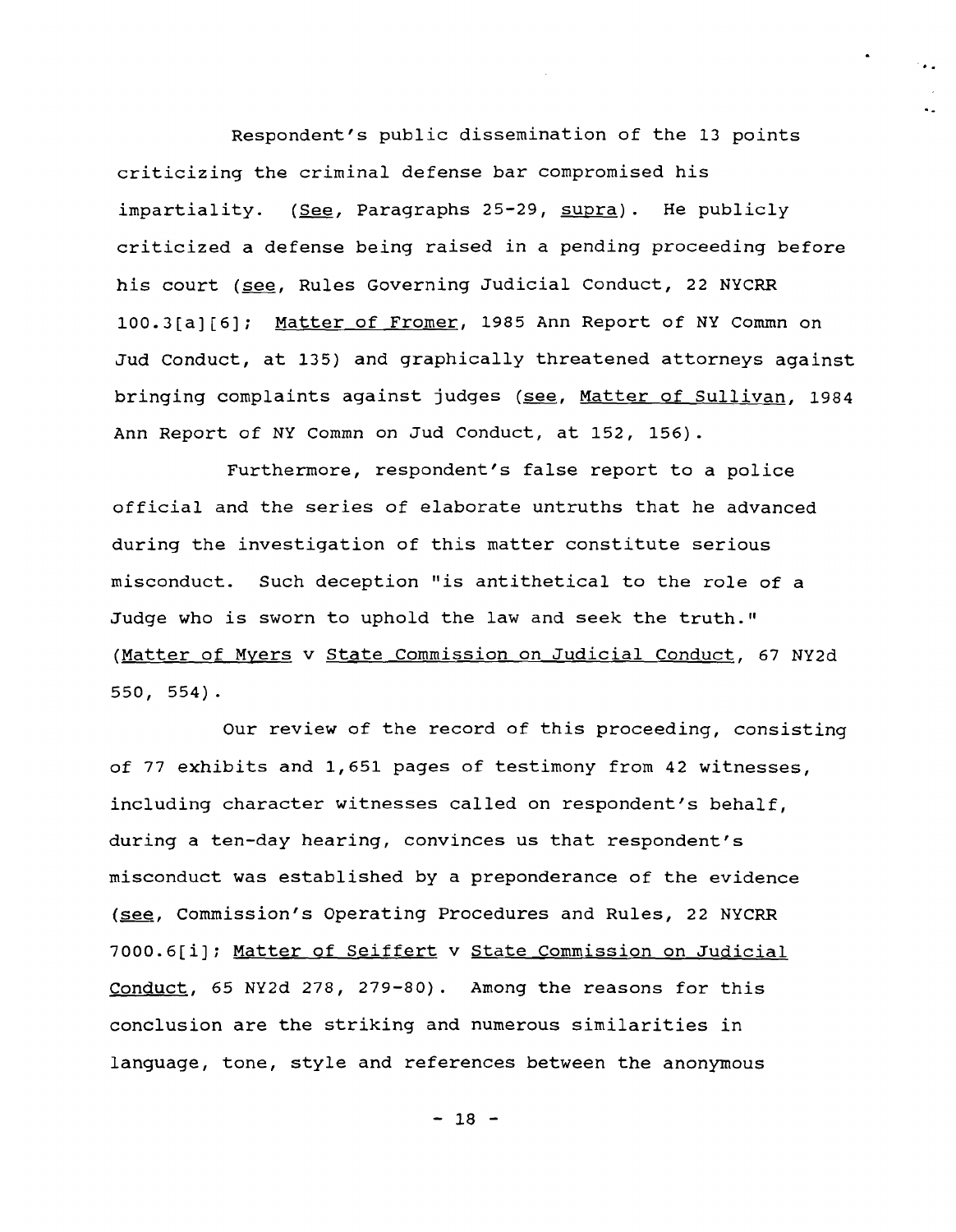communications to Mr. Liotti and the three documents that respondent admits to preparing. Respondent's argument that Mr. Liotti sent the anonymous communications to himself, presumably to fabricate evidence against respondent, is implausible; eight of the communications were received before respondent circulated his "13 Suggestions" letter, which covers many of the same themes in similar language. Had Mr. Liotti been sending bogus communications to himself, he certainly could not have mimicked in January, March and May attacks that respondent did not make publicly until June.

Taken as a whole, respondent's attacks toward Mr. Liotti, his criticisms and threats against the criminal defense bar in general, his false report to the police and his false testimony to the Commission constitute conduct prejudicial to the proper administration of justice warranting removal. This is so regardless of respondent's reputation in the legal community. (See, Matter of Gelfand v State Commission on Judicial Conduct, <sup>70</sup> NY2d 211, 213; Matter of Shilling <sup>v</sup> state commission on Judicial Conduct, 51 NY2d 397, 399).

By reason of the foregoing, the Commission determines that the appropriate sanction is removal.

Mr. Berger, Ms. Barnett, Mr. Cleary, Mr. Coffey, Ms. Crotty, Mr. Goldman, Judge Newton, JUdge Salisbury and JUdge Thompson concur.

Ms. Barnett and Mr. Goldman dissent only as to the majority's findings that respondent sent the communication

 $-19 -$